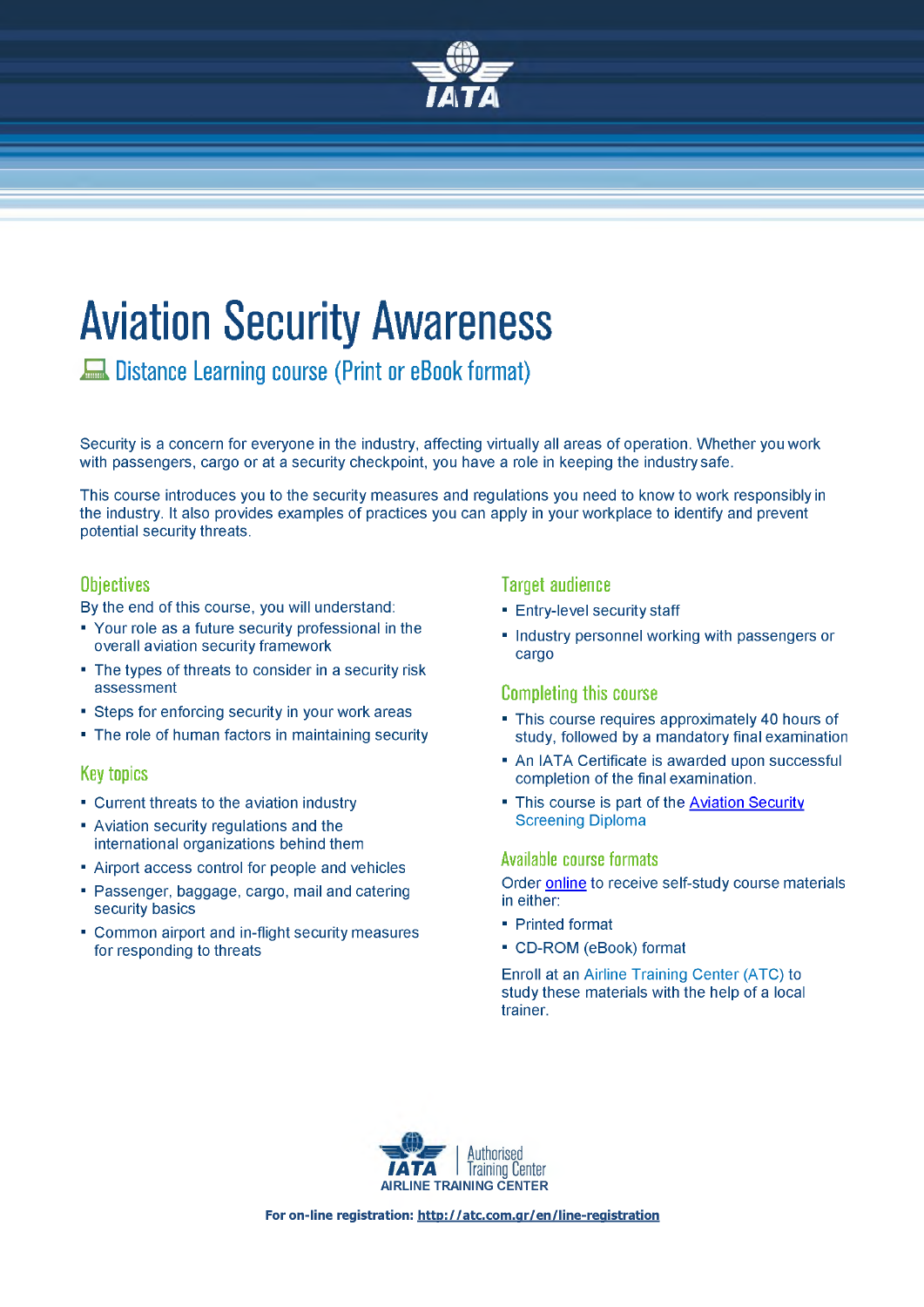

# **Aviation Security Awareness A Table of Contents**

#### **1.0 Threats to civil aviation**

- 1.1 Why civil aviation is an attractive target
- 1.2 Types of threats, their sources and methodologies
- 1.3 Past aviation security incidents

#### **2.0 ICAO, IATA and ACI**

- 2.1 Global structure
- 2.2 The roles of ICAO, IATA and ACI in aviation security

#### **3.0 Regulating aviation security**

- 3.1 International conventions
- 3.2 Purpose and content of Annex 17, Document 8973/8 and the IATA Security Manual

#### **4.0 Access control - people & vehicles**

- 4.1 Demarcation of an airport
- 4.2 Access control measures
- 4.3 Airport ID system
- 4.4 Access control security systems

#### **5.0 Security measures for passengers and their baggage**

- 5.1 Pre-board screening of passengers and their cabin baggage
- 5.2 Handling of special passengers
- 5.3 Sterile areas
- 5.4 Control of hold baggage

#### **6.0 Cargo, mail and catering**

- 6.1 Security measures for air cargo
- 6.2 Mail security measures
- 6.3 Catering security measures

#### **7.0 Bomb threats**

- 7.1 Nature of bomb threats
- 7.2 Bomb threat analysis
- 7.3 Actions to resolve a bomb threat

#### **8.0 Security awareness in the airport environment**

- 8.1 What needs to be protected?
- 8.2 Behavioral issues leading to crime
- 8.3 Managing threats

#### **9.0 In-flight security measures**

9.1 In-flight threats